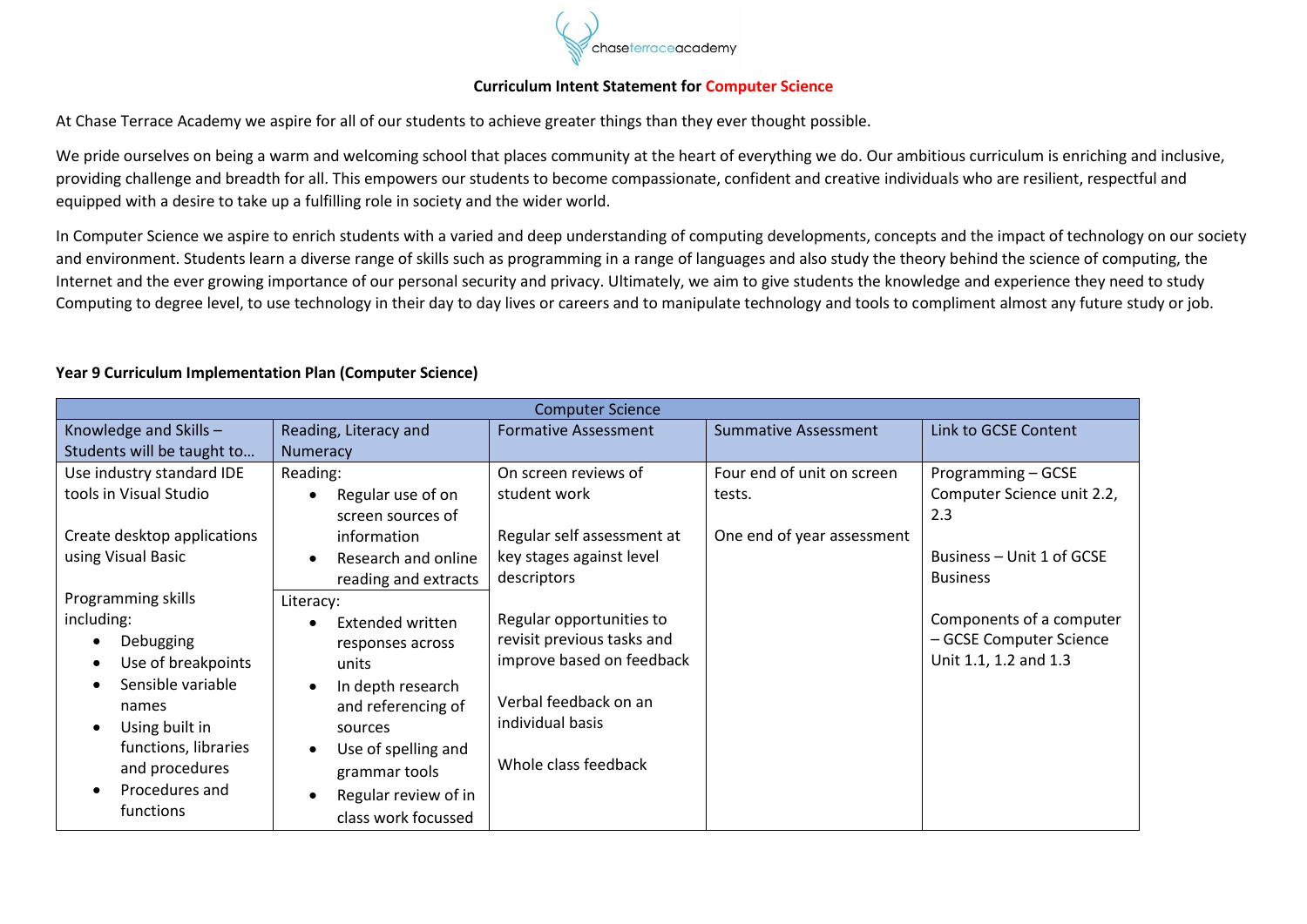

|                  |                                       | on level of written<br>Microsoft Forms based |  |
|------------------|---------------------------------------|----------------------------------------------|--|
| <b>Business:</b> |                                       | quizzes and quick tests with<br>response     |  |
| $\bullet$        | Entrepreneurship                      | visual feedback<br>Modelling of              |  |
|                  | The role of business                  | appropriate level of                         |  |
| $\bullet$        | Risks and rewards of                  | written response                             |  |
|                  | business                              | Numeracy:                                    |  |
| $\bullet$        | Types of business                     | Algebra - variables<br>$\bullet$             |  |
|                  | Marketing and                         | and data types                               |  |
|                  | segmentation                          | Logic and decision<br>$\bullet$              |  |
| $\bullet$        | <b>Branding</b>                       | making                                       |  |
|                  |                                       | AND, OR, NOT<br>$\bullet$                    |  |
|                  | Components of a computer:             | Conditional<br>$\bullet$                     |  |
| $\bullet$        | What makes a                          | statements                                   |  |
|                  | computer work?                        | Calculations<br>$\bullet$                    |  |
| $\bullet$        | What are the                          | including:                                   |  |
|                  | components of a                       | Interest<br>$\circ$                          |  |
|                  | computer?                             | Average<br>$\circ$                           |  |
| $\bullet$        | How each                              | Min/Max<br>$\circ$                           |  |
|                  | component works                       | Number<br>$\circ$                            |  |
|                  | and its role in the                   | conversions                                  |  |
|                  | system                                | $\circ$                                      |  |
| $\bullet$        | Operating systems                     |                                              |  |
|                  | <b>Building and</b>                   |                                              |  |
|                  | configuring a PC for                  |                                              |  |
|                  | different                             |                                              |  |
|                  | circumstances and                     |                                              |  |
|                  | requirements                          |                                              |  |
|                  |                                       |                                              |  |
|                  | Image manipulation:                   |                                              |  |
| $\bullet$        | The role of image                     |                                              |  |
|                  | manipulation in                       |                                              |  |
|                  | popular media                         |                                              |  |
| $\bullet$        | The impact of image                   |                                              |  |
|                  | manipulation on<br>different areas of |                                              |  |
|                  |                                       |                                              |  |
|                  | society                               |                                              |  |